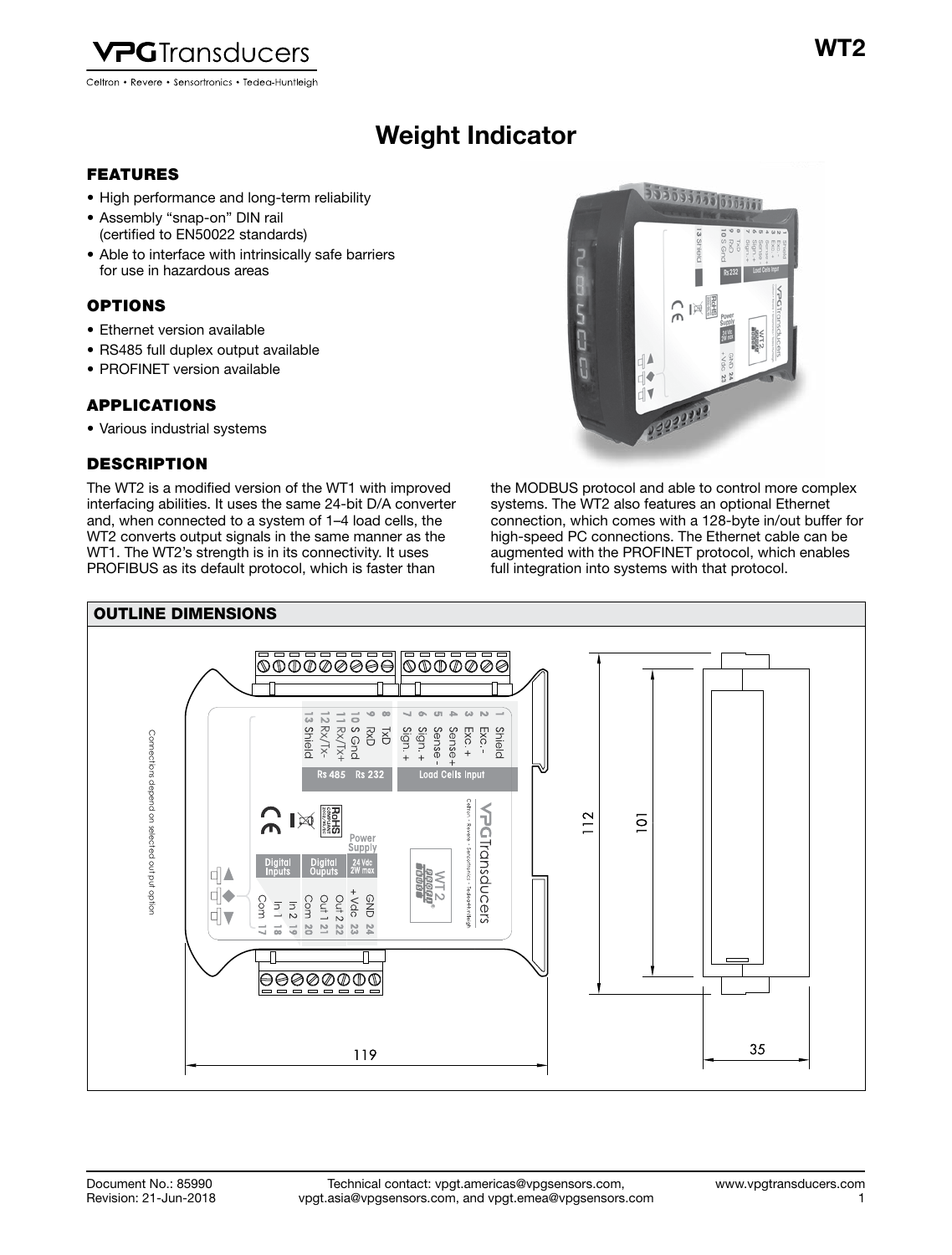

# Weight Indicator



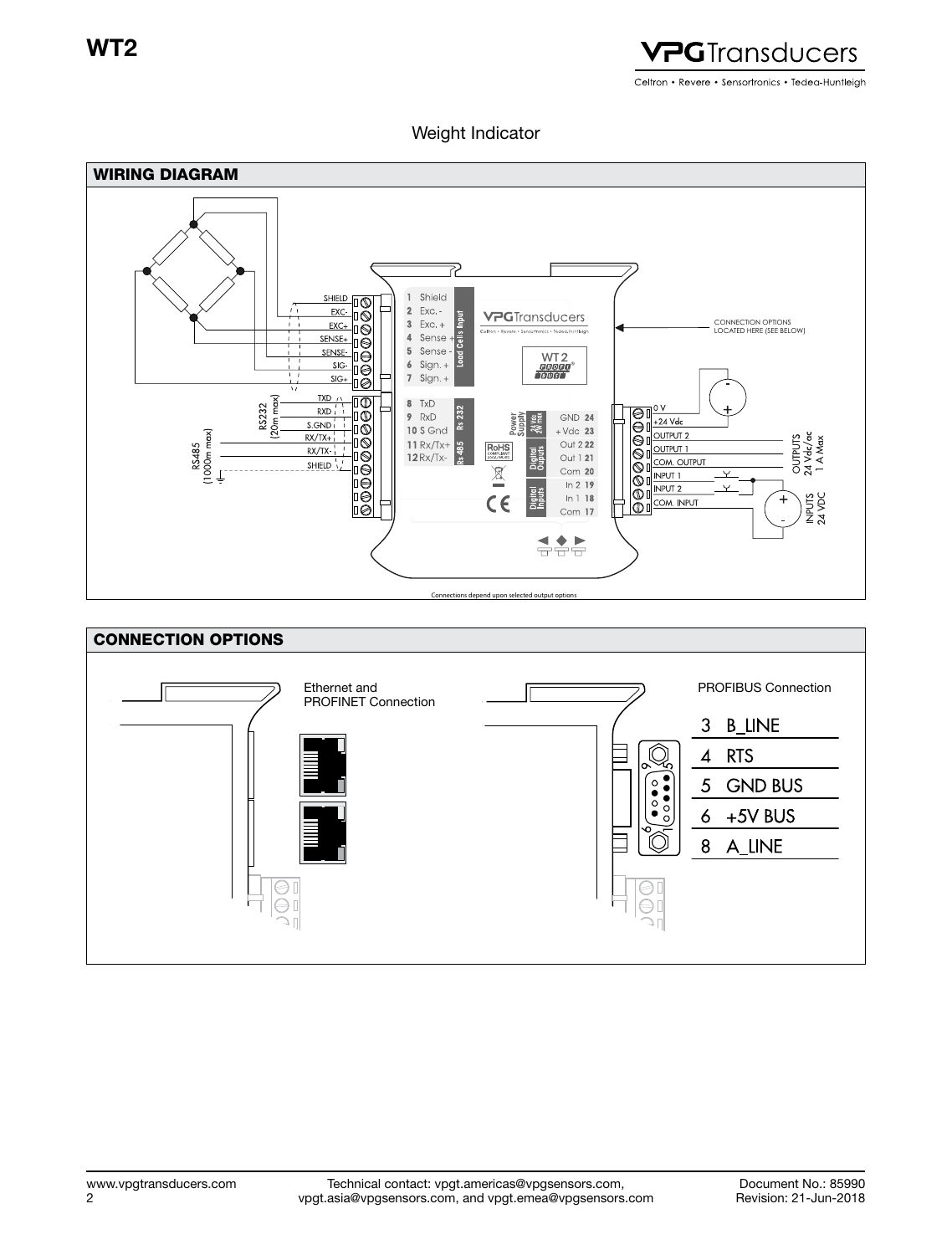

SPECIFICATIONS

#### PERFORMANCE

Power Output 4 V

Measuring Range  $-4$  to  $+4$  mV/V

Input Sensitivity 0.02 V/division

Linearity <0.01% of full scale

Gain Drift <0.001% full scale ˚C

D/A Convertor 24 bit

Internal Resolution 16,000,000 counts

Visible Resolution 60,000 counts (visible on net weight)

Divisions Value (Adjustable) 0.001 to 50

Filter (Adjustable) 0.2 to 25 Hz

#### ENVIRONMENTAL

Operating Temperature  $-10$  to  $+50$  °C

Storage Temperature  $-20$  to  $+60$  °C

#### DISPLAY AND KEYBOARD

**Display** 5 digit, 7 segment, LED

Digit Height 7 mm

Keyboard 3 key mechanical keyboard

# Weight Indicator

#### ELECTRICAL

Voltage 24±10% VDC

**Wattage** 2 W

#### SERIAL COMMUNICATION

Serial Output #1 RS232C half duplex with ASCII protocol,

Baud Rate 2400 to 115200 (adjustable)

Serial Output #2 (optional) PROFIBUS DP-V1

Baud Rate 9.6 K/sec to 12 Mbit/sec

Serial Output #3 (optional) PROFINET

Baud Rate According to PROFINET standards

Serial Output #4 (optional) Ethernet

Buffer Dimensions 128 bytes in, 128 bytes out

#### ENCLOSURES

**Dimensions** 119 x 112 x 23 mm, L x H x D

Mounting DIN rail

Electrical Connections 5.08 mm terminal screw pass, D-Sub 9 poles female connector (Profibus version), RJ45 connector (Ethernet and Profinet connections)

#### APPROVALS

#### EN

EN61000-6-2, EN61000-6-3 for EMC; EN61010-1 for electrical security

Ordering information is on next page.